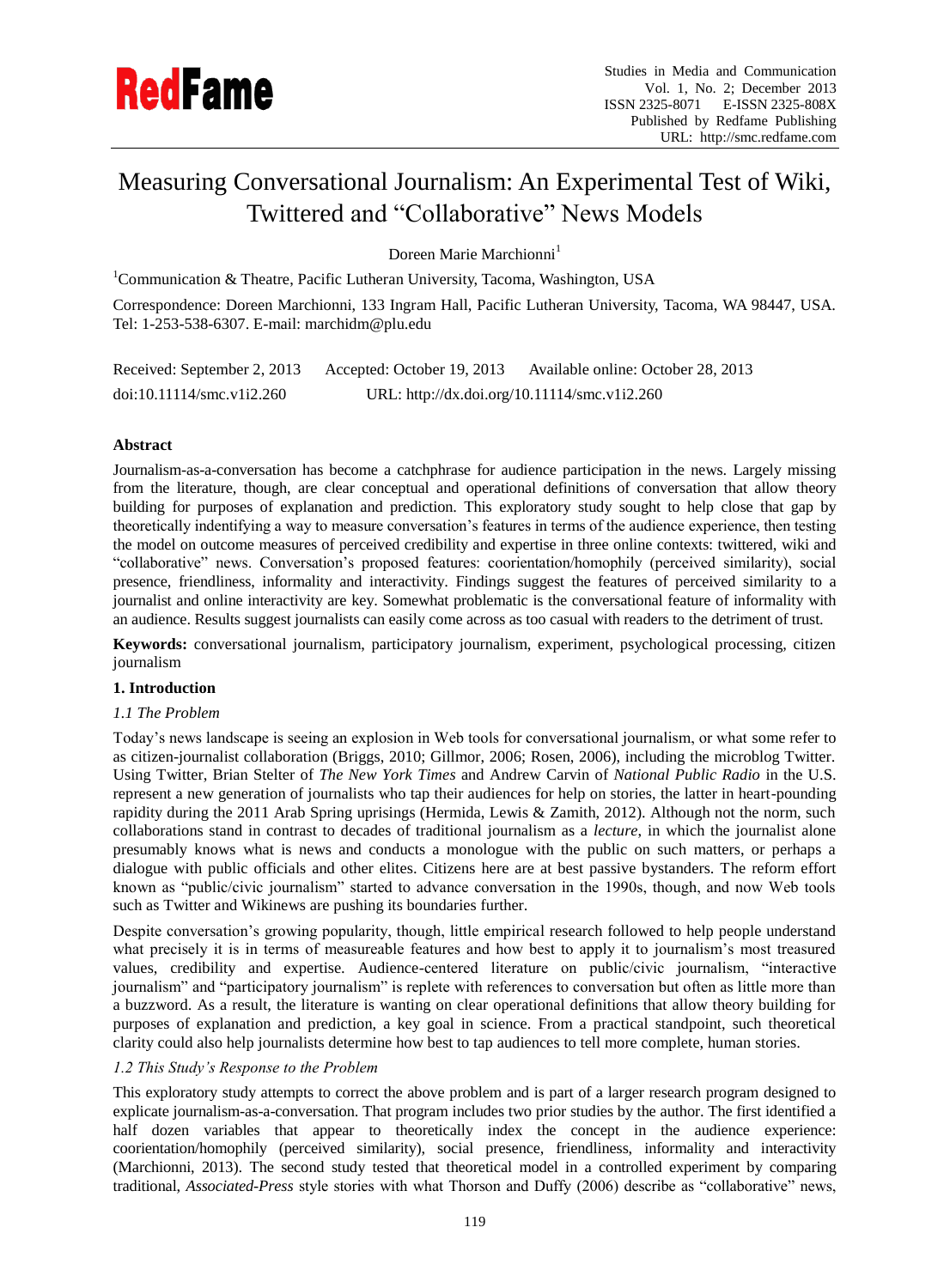some accompanied by 1-minute personal videos of journalists designed to convey their humanness (Marchionni, 2013).

The present online newspaper experiment builds on these two studies. Rather than comparing traditional stories with collaborative/conversational ones as in Experiment 1, this study compares three *types* of conversational stories using the same six-variable measurement model, none with videos this time: news derived with the help of Twitter, Wikinews written by and for private citizens and the same "collaborative" news from Thorson and Duffy"s (2006) Media Choice Model. Based on results from the previous studies, the overarching hypothesis here is that participants will perceive the proposed conversational features and outcome variables of credibility and expertise differently across the three types of news stories, in part based on native differences in those Web tools. The specific hypotheses will be discussed shortly.

# *1.3 Relevant Scholarship on Conversational Journalism*

Journalism-as-a-conversation, a phrase Carey (1992) is credited with coining (Kunelius, 2001) and a rallying cry for public journalism reforms, occupies odd standing in the literature. On the one hand, casual references to it abound in audience-centered literatures, not to mention news sites that invite audiences to "join the conversation!" On the other hand, conversation suffers from a paucity of deep, clear theorizing. This may be because scholars lack a common language for the concept's central features/variables, even where certain descriptions point to identifiable terms in the broad context of communication research. The first step in theorizing conversation, then, is using those terms. A detailed discussion of the proposed model can be found in the author"s conceptual study, mentioned earlier.

To summarize that study, Carey (1992) and Anderson, Dardenne and Killenberg (1996) make clear by inference that a core dimension of conversation is socio-psychological, or interpersonal. More specifically, citizens must perceive journalists as human and social, or what scientists might refer to as social presence; as non-lecturing and casual in tone, or what might be called informality; as friendly to the extent of being open to citizen contribution to news processes, or friendliness; and as similar to the audiences they serve in a democracy both intellectually and demographically, or respectively coorientation and homophily.

Because Carey's (1992) and Anderson et al.'s (1996) works largely pre-date the rise of the commercial Internet, their conceptualization of conversation lacks the technological mechanism of conversation in the  $21<sup>st</sup>$  century. For that, studies on "interactive journalism" (Chung, 2008; Rosenberry, 2005; Schultz, 2000) and "participatory journalism" (Domingo et al., 2008; Singer et al., 2011) fill a crucial gap and suggest that interactivity, or journalists" strategic use of Web tools to engage audiences, also is a key dimension of conversation. Key citations that further informed each concept/variable in the measurement model are as follows:

\* Social presence — Perceived humanness of journalist (Gunawardena, 1995; Swan, 2002)

- \* Coorientation Perceived intellectual similarity to a journalist (Wackman, 1973)
- \* Homophily Perceived demographic similarity to a journalist (McCroskey, Richmond & Daly, 1975)

\* Friendliness — Perceived openness and accessibility of journalist to citizen collaboration (Norton & Pettigrew, 1977)

\* Informality — Perceived relaxed, casual tone with audience (Althen, 1992)

\* Interactivity — Perceived use of the Web by journalist to interact with citizens (Rafaeli, 1988)

To continue building theory on conversation, the present exploratory study tests those variables in an experiment that compares three types of conversational texts on outcome measures of credibility and expertise. The theoretical groundwork for the latter rests in related research, namely that people seek a human presence in the news and judge credibility accordingly (Newhagen & Nass, 1988), treat various electronic media as though they were human (Reeves & Nass, 1996) and respond positively in terms of credibility to the use of everyday citizens in news stories (Meyer, Marchionni & Thorson, 2010).

## *1.4 Hypotheses and Research Design*

As with Experiment 1, the present study is a controlled experiment because it is the best method for testing causal relationships between variables, in this case between the conversational variables and between those variables and outcome measures of perceived credibility and expertise in different story contexts. Together the experiments are designed to shed light on journalism-as-a-conversation, defined here as a multifaceted collaboration between professional journalists and citizens, by testing how well the author"s proposed measurement model works in actual empirical tests. What follows is a description of the present study"s independent variable, article type, and hypotheses related to the dependent variables, or the six conversation variables, credibility and expertise.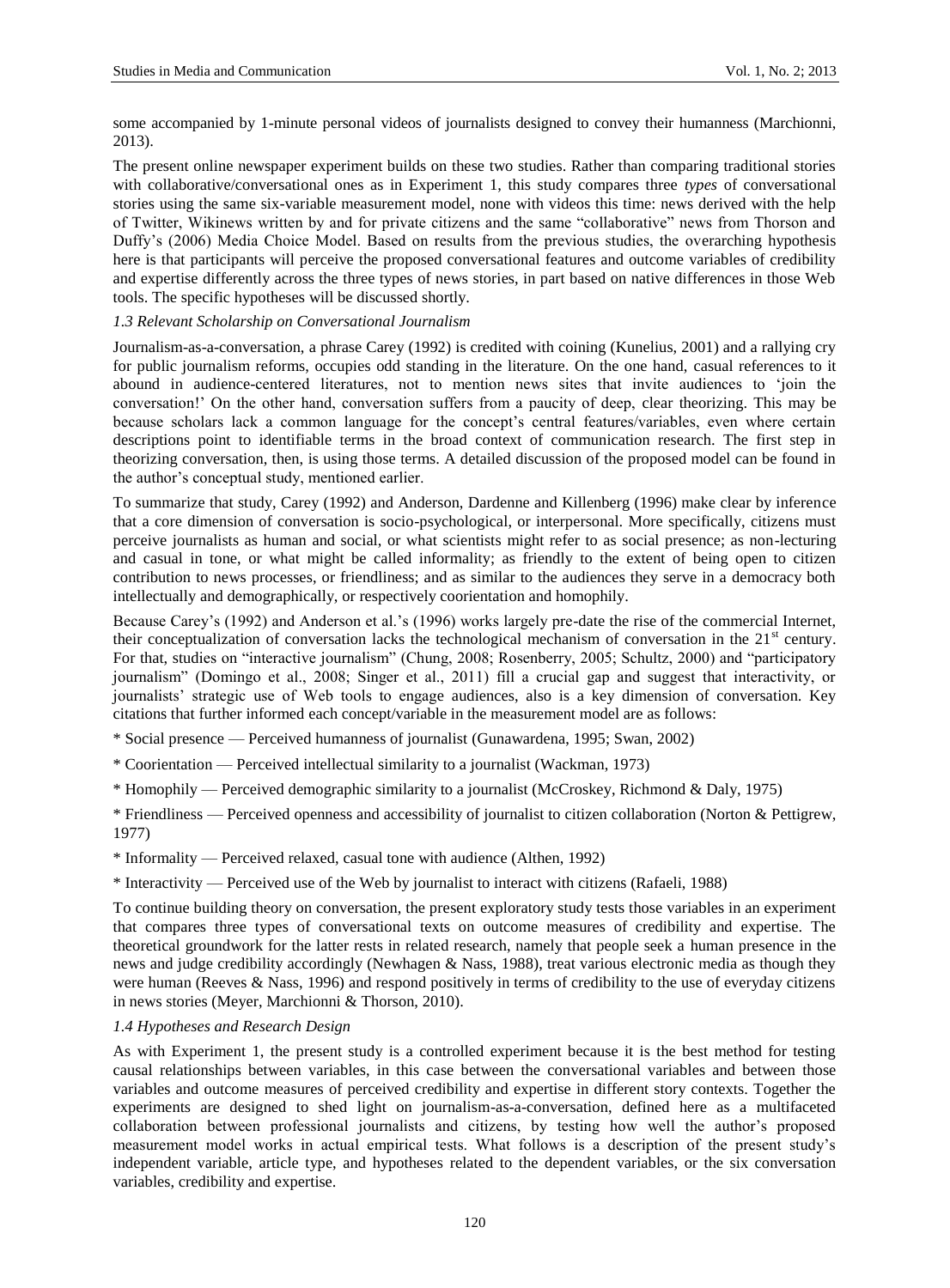The first article type is called collaborative. It comes from Thorson and Duffy's (2006) Media Choice Model, which extends uses and gratifications theory to the online environment. The model identifies several types of news stories from which readers can choose these days. In their model, these different types are referred to as "voice." Traditional news, such as what a reader might encounter in a just-the-facts wire-service story, is but one option. Another type is collaborative news, such as when journalists report they are working closely with their audience as sources to cover a story, perhaps in a detailed editor"s note. Here, newspaper stories are reported from the vantage point of the audience, emphasizing citizen quotations and perspectives and containing what might be called "human-interest," or soft, ledes (story introductions). This experiment compares stories in terms of that news type.

The second article type is one derived from Twitter. Launched in October, 2006, the social network Twitter came into its own as a site where people could quickly update each other on where they were, what was going on and other matters in short posts distributed by instant messages, mobile phones, e-mail or the Web (Hermida, 2010; Java, Song, Finin & Tseng, 2007). The maximum number of characters allowed for any "tweet" is 140, hence its popularity as a kind of headline service. Some journalists now embrace Twitter as a crowd-sourcing tool for quickly accessing citizen sources on various topics in real time and in a publicly viewable timeline. Once completed, that sourcing can then be telegraphed within the body of an actual news story on a newspaper site, such as a line that reads, "Several people in this story were contacted with the help of the micro-blogging tool, Twitter." The present study defines Twitter in terms of that crowd-sourcing ability.

The third and final article type is Wikinews. Like Wikipedia, Wikinews features content written and edited by private citizens, though its self-described "synthesis articles" often point to reference material from mainstream journalists for additional information and background. In its masthead, Wikinews proudly proclaims, "The free news source you can write!" to highlight private citizens, not professional journalists, are at the heart of the news operation. This type of news represents a tangential collaboration between professionals and citizens, but it is worth exploring in this study because of the growing popularity of citizen news sites. Wikinews stories tend to be written in a somewhat informal style, straying at times toward encyclopedic entries because they lack summary paragraphs, or "nutgrafs," essential to discerning the main point of a news story.

Wiki stories also do not include bylines of the citizens who wrote them or any other identifying features of the citizen reporter. This is in keeping with the site"s goal to present news in a neutral manner, as described in its mission statement on its site. The present study defines Wikinews as a news site largely created by and for private citizens.

In light of the previous discussion, the first set of hypotheses address potential differences for conversation variables in each of the three story conditions. Those variables represent specific features of conversation, and the study predicts those features will vary across story conditions based on the unique attributes of the condition or Web tool.

To summarize those differences, the Twitter condition consists of two parts. It shows a screenshot of a journalist on Twitter soliciting the insights and experiences of citizen followers to tell a more complete, authentic story, then shows the results of that exchange in an actual newspaper story that briefly mentions the journalist used Twitter for crowdsourcing. That short, casual exchange on Twitter is designed to elicit high scores for several conversational features in the otherwise traditional-looking story that followed on the newspaper"s site: social presence, by revealing the human behind the news; informality, by showing a casual exchange between journalist and citizen source in reporting a story; and friendliness, by showing the journalist demonstrating an open attitude toward strangers who might be able to offer information for a story. Indeed, while this study expects moderate scores on the other conversational features, scores on these three in the Twitter condition are expected to be higher than in any other condition, hence:

**H1**: Scores on the conversation variables social presence, informality and friendliness will be higher in the Twitter condition than in any other condition.

The Wikinews condition differs in several key ways from other conditions. Most obviously, everyday citizens just like the reader wrote the story, suggesting perceived similarity measures of coorientation and homophily would be higher here than anywhere else. But nothing in the story gives a human dimension to its citizen writers, or social presence. Nor does the story explicitly say they interacted with everyday people to research the story, interactivity, or reveal the writers as having an open manner toward those citizens, friendliness. As a result, the study predicts scores for these three variables likely will be lower in this condition than any other, hence the following predictions:

**H2a**: Scores on the conversation variables coorientation and homophily will be higher in the Wikinews condition than in any other condition.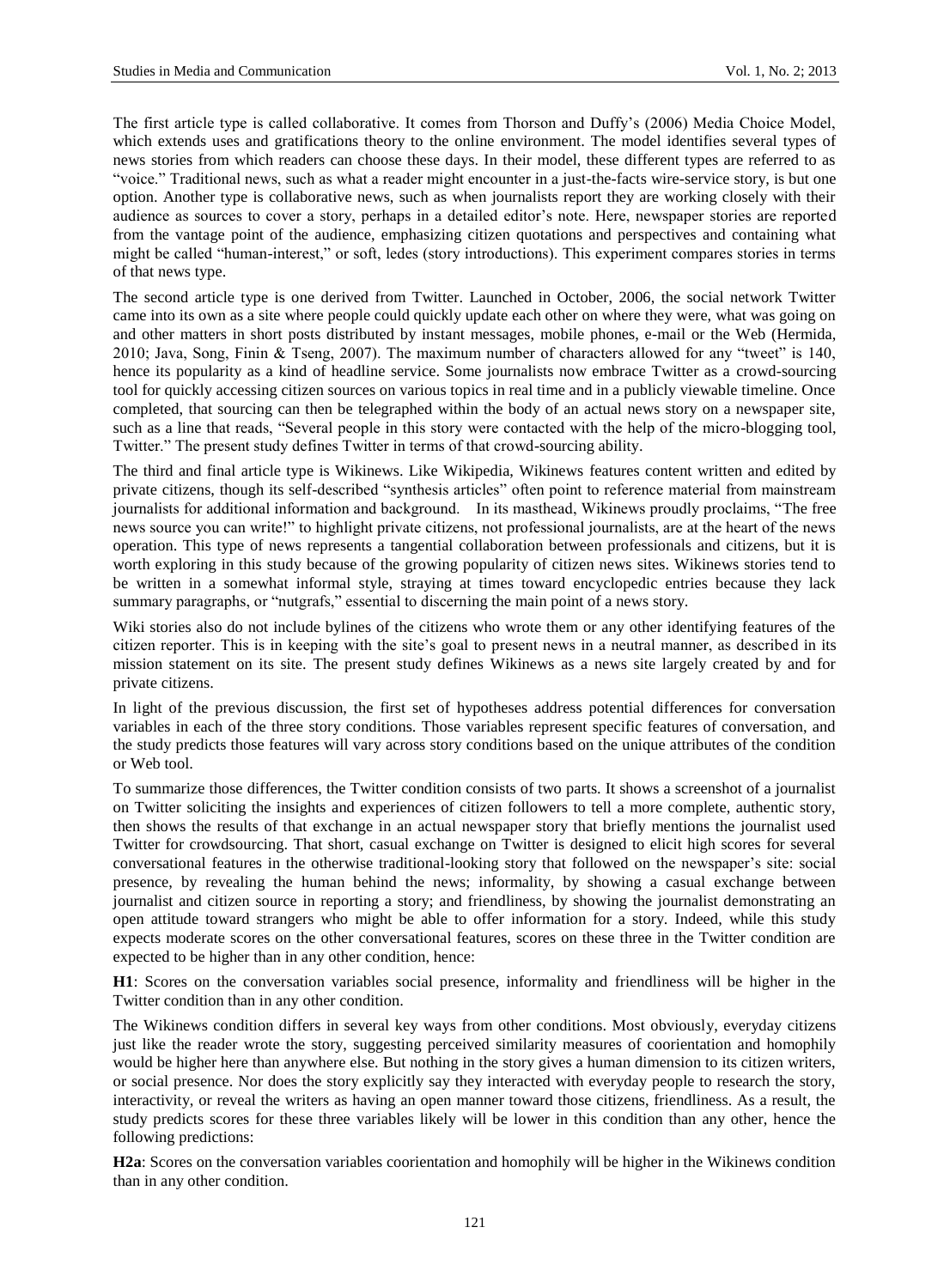**H2b**: Scores on the conversation variables social presence, interactivity and friendliness will be lower in the Wikinews condition than in any other condition.

The final story condition, collaborative, offers something of a balance between the other two story types on conversational variables. It involves no social networking or group writing/editing of news (wiki) but rather a call-out to readers on a mainstream news site soliciting citizen help. As a result, this study expects scores for all conversation variables here to be strong, though not exceedingly high, and never low. The one exception might be interactivity. Rather than *showing* interaction with readers, as the Twitter condition does, the collaborative stories explicitly *tell* readers this in a detailed editor's note above the story's byline. That note stresses the journalist has been in contact with her audience via e-mail and phone to help tell a more complete story and that a public forum is scheduled in the newspaper"s community room for further discussion and possible follow-up stories. This note in particular is designed to drive home the interactivity question with study participants, yielding the highest interactivity scores of all conditions. For other conversation variables, this study expects collaborative stories never to have the lowest means among conditions:

**H3a**: Scores on the conversation variable interactivity will be higher in the collaborative condition than in any other condition.

**H3b**: Scores on the conversation variables informality, friendliness, coorientation, homophily and social presence in collaborative stories will never be the lowest of conditions.

The final hypothesis relates to how expert and credible participants view the different stories. Definitions of media-related credibility abound. Generally, credibility is defined as a multidimensional construct that measures the perceived believability of a message (article), source (journalist or news site) or medium.

This study defines credibility as material produced that the audience views as both factual and accurate. This experiment focuses on credibility at the level of the message, or article, and at the level of source (news site). In light of Newhagen and Nass" (1988) findings that newspaper credibility is most accounted for by the institution, which people view as cold, and research that shows people seek a human presence in news, this study predicts credibility is not just a rational but a social concept. These social aspects are subtle, if not fragile, though. Meyer, Marchionni and Thorson (2010), for instance, found social presence sometimes worked against perceived credibility in various news stories, or at least did not help. Perceived coorientation, on the other hand, often helped with trust, particularly in Thorson and Duffy's (2006) collaborative conditions.

Closely related to credibility is the concept of expertise. Hovland et al. (1953) suggest credibility has two dimensions, "trustworthiness" and "expertise," and that indicators of expertise include perceived similarity to the message recipient in status, values, interests and needs, or social background. More recently, Perloff (2003) argues expertise, or special skills or know-how, is a core characteristic of credible communicators. The present study embraces that definition. But he notes whether a communicator should emphasize expertise or similarity to another can be tricky. When an issue concerns factual matters, for instance, an expert"s intellectual knowledge might be more persuasive than similarity (Perloff, 2003).

In light of the previous hypotheses, this study expects that although the Wikinews stories would be highest on coorientation and homophily, they might do poorly on interactivity and friendliness and, therefore, may not be strong on credibility and expertise. In the same vein, though the Twitter condition is expected to score well on friendliness, its high score for social presence might hurt, or at least not help, perceived credibility and expertise. That leaves the collaborative condition, where interactivity scores likely would be the highest and where scores on other conversation variables would be moderate in comparison to other conditions and never the weakest. Thus, the following hypothesis:

**H4**: Scores on perceived article credibility, source credibility and expertise will be highest in the collaborative condition.

## **2. Method**

This study is a controlled experiment, designed to test relationships between variables in the author"s proposed theoretical measurement model of conversation. Details on sampling, stimulus materials and design follow.

#### *2.1 Participant Characteristics*

The study drew on a convenience sample of students  $(N = 67)$  typical of experiments from two large-lecture mass media courses at a Mid-West university in the United States. More females (77.6 percent) than males (22.4 percent) took part in the study. Other sample demographics: white (77.6 percent), Asian (17.9 percent) and African-American (3 percent); graduate students (34.3 percent), freshman (28.4 percent), juniors (23.9 percent) and sophomores (10.4 percent); native U.S. citizens (82.1 percent) and non-natives (17.9 percent).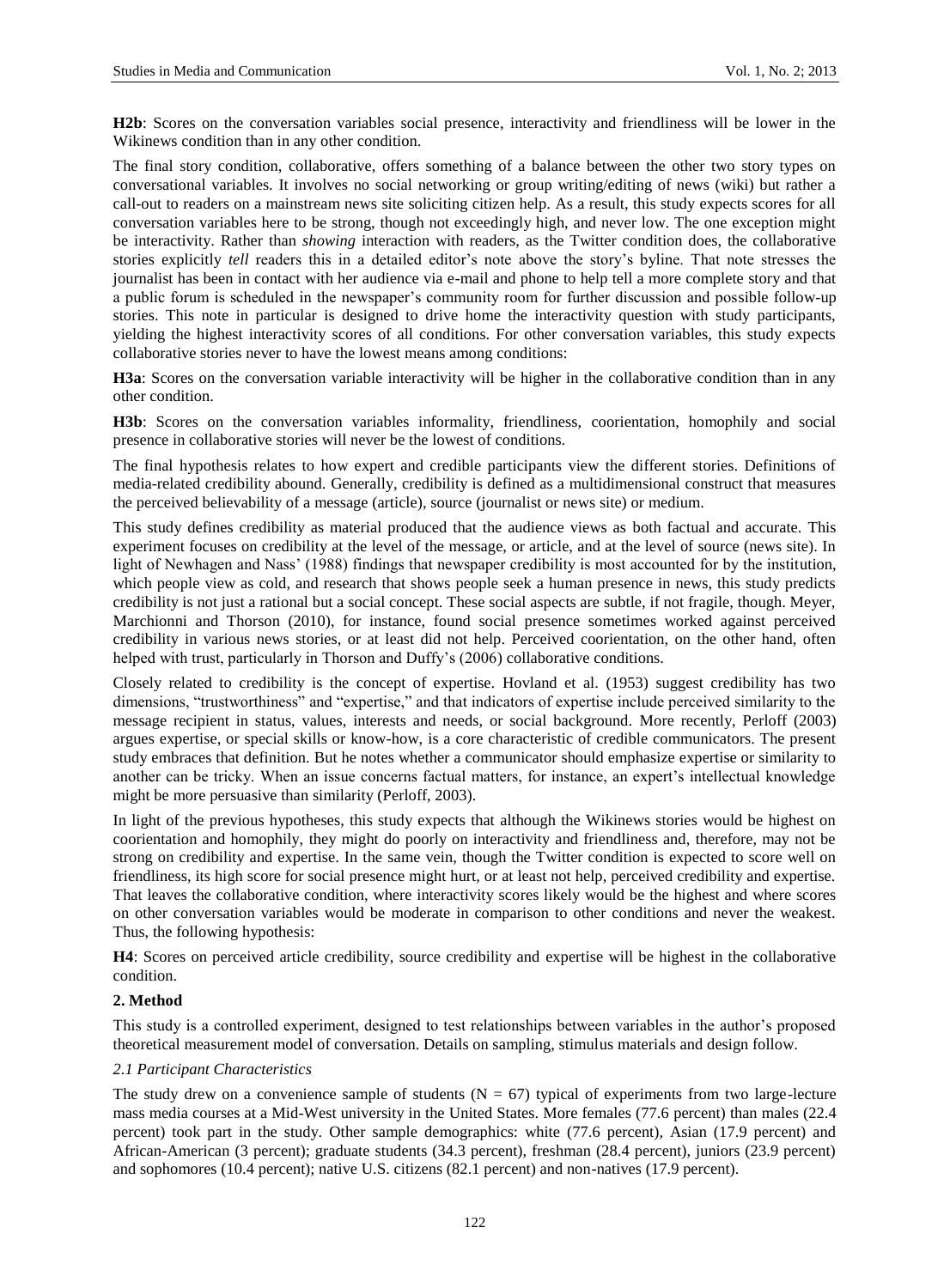# *2.2 Sampling Procedures*

Students volunteered to participate in the study for class credit, meeting the random-selection requirement of a controlled experiment. The author asked them to sign consent forms, though the school"s Institutional Review Board did not require consent because of the study"s "exempt-from-review" status. Participants received a card that randomly assigned them to one of three versions of the study with various combinations of articles in different orders by topic. This met the experiment's requirement for random assignment to conditions.

# 2.2.1 Sample Size, Power, and Precision

To determine an appropriate sample size before the experiment began, the study relied on gPower analysis, a software program designed to help determine sample sizes for different methods, as well as the researcher's previous experimental research, including Experiment 1. Recommended sample size was 52-74 participants, depending on desired effect magnitude. Given the exploratory nature of the study, theory did not dictate a specific effect size.

## 2.2.2 Measures and Co-Variates

For the independent variable article type/story condition (IV), the study used stories of potential interest to its college participants: job prospects upon graduation, college plagiarism tools to catch cheaters and college drinking. For each topic, this study had a Twitter, Wikinews and collaborative version, for a total of nine stories. Stories were roughly equal in length, or about 300 words. In the case of Twitter, the exchange between journalist and fellow Twitter users did not exceed 100 words to minimize participant fatigue after reading both the exchange and short news story that arose from it. The study took most participants about 30 minutes to complete.

This study balanced topics and conditions to minimize potential design-order effects. This produced three versions of the online study with various combinations of those stories in different orders. As such, participants had equal opportunity to read each type of article by topic.

## *Independent Variables*

\* Collaborative: Thorson and Duffy"s (2006) collaborative news story appeared more similar to a traditional news story than stories in other conditions, with a masthead from an actual community newspaper. The stimulus materials included more citizen quotes than traditional stories, though. The stories also contained human-interest ledes and information both in the body of the story and in a colorful editor"s note above the story byline that indicated the reporter was talking to many citizens in the community to gather information for the story. Each story ended with an email tagline to contact the journalist.

\* Twitter: This study used the Twitter masthead and other design features and typography to aid external validity. The tweet featured a brief exchange between a fictional journalist seeking information for a story she was pursuing and everyday citizens who might know something about the issue. After participants read the exchange, they then read a short news story from a community newspaper Web site that included brief references to the journalist having used Twitter to help report the story. That story was roughly the same length as those in other conditions.

\* Wikinews: This study used the Wikinews masthead and other typographical features, again to help provide external validity, as well as no bylines, an informal, almost encyclopedic writing style and "source" lines with references to mainstream news stories. But the stories in this study differed in one way from real Wikinews texts. In order to highlight that the conversation is between citizens, begin/end tags were used in the text to draw attention to the beginning and end of material that each of two citizens contributed to the story.

## *Dependent Variables*

All survey questions about each story in the freeonline.com instrument were Likert-style dependent variables (DVs) with five options, from strongly disagree (1) to strongly agree (5). Some items had negative wording to minimize potential pattern-response bias; they were re-coded prior to statistical analysis. The six conversation variables acted as a manipulation check on the IV. In other words, they revealed whether participants viewed Twitter, Wikinews and collaborative story conditions as conversational. The three outcome variables, meanwhile, tested how trustworthy and expert readers found the stories. Finally, this study used "topic interest" as a control variable in the event readers found certain story topics more interesting than others. (See Appendix 1 for all survey questions.)

## 2.2.3 Research Design

This was a single-factor, within-subjects controlled experiment, the lone independent variable (IV) being story type at three levels and the dependent variables (DVs) being the six conversational features and the outcome measures of article credibility, source credibility and expertise.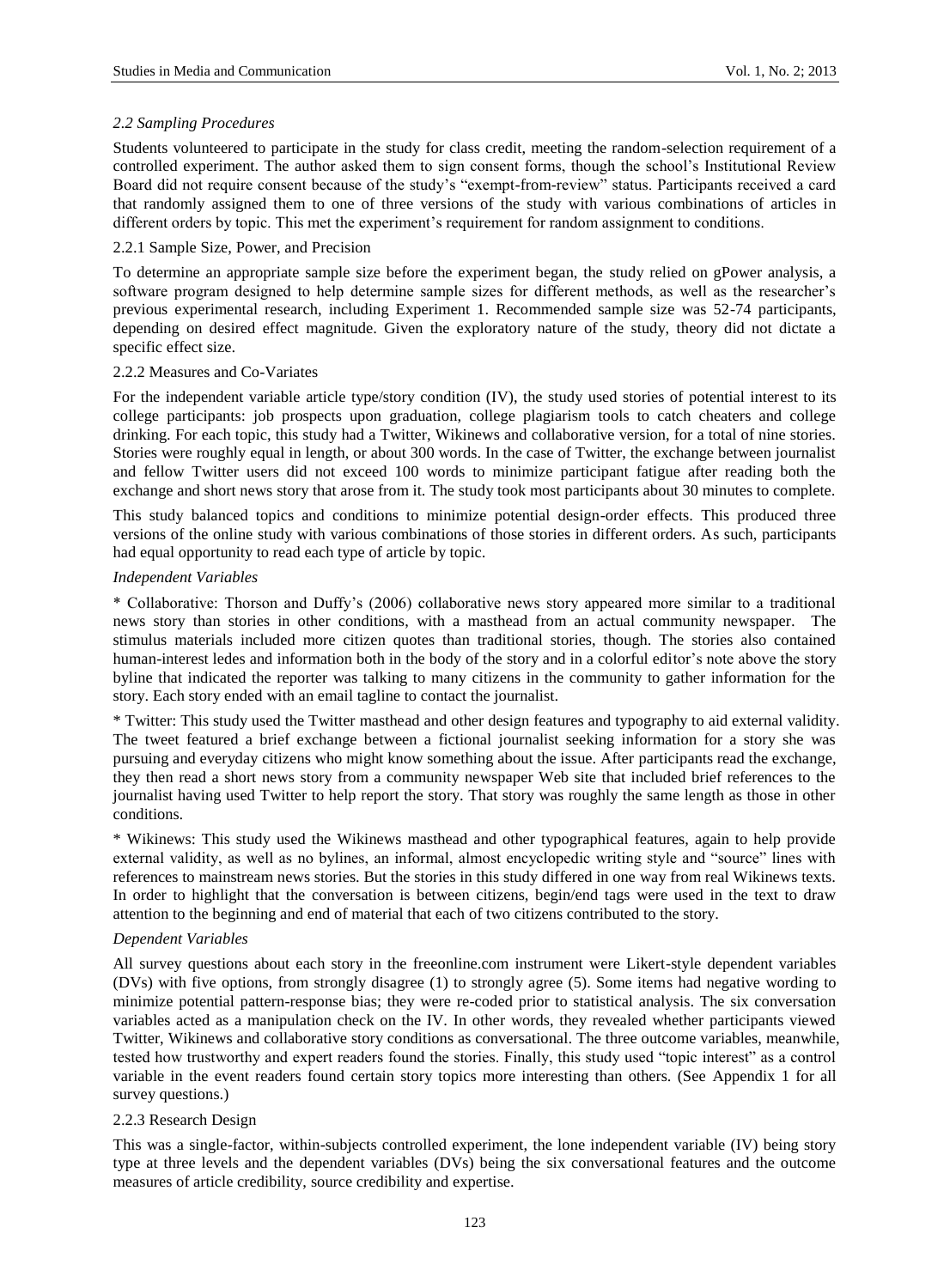## 2.2.4 Manipulation Checks

This study relied on two manipulation-check questions. The first asked participants at study"s end what they thought the experiment was about, to ferret out those who may have answered questions based on what they thought the researcher wanted. No answer suggested eliminating that person"s data. The second question tried to discern if participants generally recognized differences between the three experimental conditions. They did, correctly answering questions about the Twitter condition 95 percent of the time, 91 percent of the time in collaborative and 79 percent of the time in Wikinews.

# **3. Results**

Overall, data from the study offered modest support for the proposed measurement model of journalism-as-a-conversation, the main purpose of the study. Participants also somewhat consistently rated Thorson and Duffy"s (2006) collaborative news approach as more credible and expert than the other story types. The following sub-sections lay out the details.

# *3.1 Recruitment*

The author recruited students from a master's course in strategic communications and an undergraduate course on principles of American journalism during spring semester 2009. They signed a form indicating their desire to participate that included instructions on where to take the study on campus. Three participants" data largely were missing, apparently because they forgot to save their answers at the end of the survey. That left complete answers for 67 participants.

# *3.2 Statistics and Data Analysis*

Preliminary analyses using SPSS software began with principal-components extraction on each of the study"s 10 variables, using varimax rotation to aid interpretability. This was a check on how well items measured their latent constructs, or construct validity. Many items for coorientation and homophily loaded together across conditions while others loaded weakly and/or on separate factors. So primary analyses used a new, single variable from items with the strongest factor loadings. Each variable also reliably measured its construct, with most Cronbach's alphas in the range of .85-.99, well above the acceptable cutoff of .70 that Tabachnick and Fidell (2007) recommend. Topic interest was marginally significant, as was story/order, so both were statistically controlled.

To test hypotheses, the author ran a series of multivariate analyses of covariance (MANCOVAs) with Bonferroni post-hoc comparisons (Tables 1A and 1B). An initial check of power results showed most significant findings in omnibus F-tests were well within the recommended range of .70-1.0 (Tabachnick & Fidell, 2007), meaning the study"s sample size was adequate (Table 1A).

| Table 1A. Multivariate analyses of co-variance (omnibus F-tests): Impact of story type on dependent variables |  |
|---------------------------------------------------------------------------------------------------------------|--|
| for all topics, after controlling for topic interest and study/order.                                         |  |

|               |         | Story Type    |               |              |        |          |       |
|---------------|---------|---------------|---------------|--------------|--------|----------|-------|
| Variables     | Twitter | Wikinews mean | Collaborative | $\mathbf{F}$ | df     | $\eta^2$ | Power |
|               | mean    | (SD)          | mean          |              |        |          |       |
|               | (SD)    |               | (SD)          |              |        |          |       |
| Coorient/     | 3.21    | 3.26          | 3.30          | .22          | 2, 196 | .00      | .08   |
| Homophily     | (.59)   | (.51)         | (.44)         |              |        |          |       |
| Social        | 2.56    | 2.32          | 2.48          | 2.19         | 2, 196 | .02      | .44   |
| Presence      | (.80)   | (.65)         | (.84)         |              |        |          |       |
| Interactivity | 3.66    | 2.58          | 4.00          | 56.42**      | 2, 196 | .37      | 1.00  |
|               | (.82)   | (.96)         | (.63)         |              |        |          |       |
| Informality   | 3.02    | 3.56          | 3.40          | $6.43**$     | 2, 196 | .06      | .90   |
|               | (.90)   | (.84)         | (.82)         |              |        |          |       |
| Friendliness  | 3.60    | 3.41          | 3.74          | $6.85**$     | 2, 196 | .07      | .92   |
|               | (.57)   | (.48)         | (.52)         |              |        |          |       |
| Expertise     | 2.98    | 2.83          | 3.19          | $3.46*$      | 2, 196 | .03      | .64   |
|               | (.87)   | (.74)         | (.79)         |              |        |          |       |
| Article       | 3.34    | 2.94          | 3.60          | $14.59**$    | 2, 196 | .13      | 1.00  |
| Credibility   | (.65)   | (.82)         | (.66)         |              |        |          |       |
| Web<br>Site   | 3.15    | 2.64          | 3.46          | 27.28**      | 2, 196 | .22      | 1.00  |
| Credibility   | (.63)   | (.71)         | (.60)         |              |        |          |       |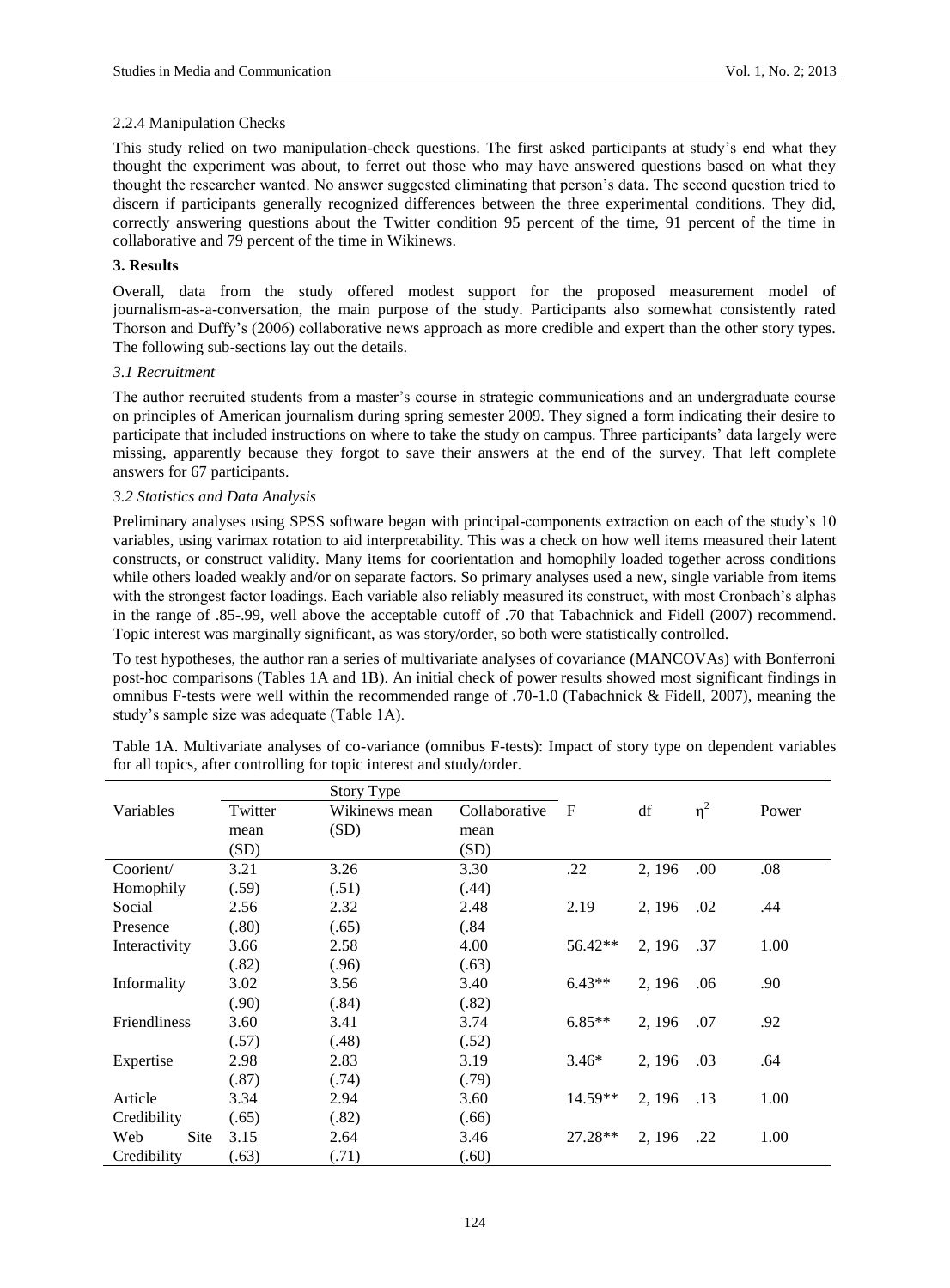# \* p <  $.05$  \*\*p <  $.01$ .

Definitions: standard deviation (SD); ANOVA F-statistic (F); degrees of freedom (df); partial-eta squared effect size  $(\eta^2)$ 

|               | Coor/Homo | Social   | Interact     | Informal    | Friend      | ArtCred     | WebCred     | Expert    |
|---------------|-----------|----------|--------------|-------------|-------------|-------------|-------------|-----------|
| Twitter       | 3.23      | 2.59     | 3.68         | 3.04        | 3.62        | 3.35        | 3.16        | 3.00      |
| Wikinews      | 3.25      | 2.31     | 2.58         | 3.55        | 3.41        | 2.94        | 2.64        | 2.92      |
|               | $(-.02)$  | (.27)    | (1.11)       | $(-.52)$ ** | $(.22)*$    | $(.41)$ **  | $(.53)$ **  | (.18)     |
| Twitter       | 3.23      | 2.59     | 3.68         | 3.04        | 3.62        | 3.35        | 3.16        | 3.00      |
| Collaborative | 3.29      | 2.46     | 4.00         | 3.10        | 3.72        | 3.60        | 3.45        | 3.18      |
|               | $(-.06)$  | (.13)    | $(-.29)$ **  | $(-.36)*$   | $(-.10)$    | $(-.25)$    | $(-.29)$ *  | $(-.18)$  |
| Wikinews      | 3.25      | 2.31     | 2.58         | 3.55        | 3.41        | 2.94        | 2.64        | 2.82      |
| Collaborative | 3.29      | 2.46     | 4.00         | 3.40        | 3.72        | 3.60        | 3.45        | 3.18      |
|               | $(-.04)$  | $(-.13)$ | $(-1.40)$ ** | .16)        | $(-.32)$ ** | $(-.66)$ ** | $(-.82)$ ** | $(-.36)*$ |

Table 1B. Bonferroni post-hoc tests for conversational indices and outcome variables for all pairwise conditions, after controlling for study/order and story topic interest <sup>a</sup>

 $*_p$  < .05  $**_p$  < .0.

a All numbers rounded up to the nearest one-hundredth place

Beginning with **H1**, which predicted social presence, informality and friendliness scores would be highest in the Twitter condition, that was the case only with friendliness. And with friendliness, Twitter ( $M = 3.62$ ) only scored higher than Wikinews ( $M = 3.41$ ), at  $p = .04$ , but not collaborative ( $M = 3.72$ ).

The next set of hypotheses about Wikinews found partial support. Scores for coorientation/homophily were expected to be highest here, **H2a**, but showed no difference. As for scores being lowest in this condition for social presence, interactivity and friendliness, **H2b**, that was the case only for interactivity. There, the wiki story  $(M = 2.58)$  scored lower than both the Twitter story  $(M = 3.68)$  at p = .00 and collaborative story  $(M = 4.0)$  at p  $= .00$ . On the variable friendliness, meanwhile, the wiki story (M = 3.41) was lower than only the collaborative story ( $M = 3.72$ ), at  $p = .00$ .

Hypotheses related to the collaborative condition found relatively strong support. **H3a** predicted scores on interactivity would be highest in collaborative stories. That was the case only compared with Wikinews: the collaborative story's mean (M = 4.00) easily exceeded that of wiki's (2.58) at  $p = .00$  but was not significantly different from Twitter's  $(M = 3.68)$ .

**H3b**, meanwhile, predicted scores on the other conversation variables would never be statistically lowest in the collaborative condition. That was indeed the case, either because collaborative scores were statistically higher than other conditions, or relatively high but not significantly so. On informality, for instance, collaborative scores ( $M = 3.40$ ) were higher than Twittter's ( $M = 3.04$ ) at  $p = .05$  but not significantly different from Wikinews' ( $M = 3.55$ ). On friendliness, collaborative scores ( $M = 3.72$ ) were statistically higher than Wikinews'  $(M = 3.41)$ , at  $p = .00$ , but not significantly different from Twitter's  $(M = 3.62)$ . On coorientation/homophily, collaborative scores ( $M = 3.29$ ) were higher than scores for Wikinews ( $M = 3.25$ ) and for Twitter ( $M = 3.23$ ) but not significantly. Likewise, on social presence, scores were relatively high for collaborative stories  $(M = 2.46)$ but not significantly different from Wikinews stories ( $M = 2.31$ ) or from Twitter stories ( $M = 2.59$ ).

The final hypothesis, **H4**, predicted collaborative stories would score the highest on perceived article credibility, Web site (source) credibility and expertise. That was partially the case. Collaborative scores for Web site credibility ( $M = 3.45$ ) were significantly higher than scores for Twitter ( $M = 3.16$ , p = .03) and for Wikinews (M  $= 2.64$ , p = .00). Meanwhile, collaborative scores for article credibility (M = 3.60) were significantly higher than those for Wikinews stories ( $M = 2.94$ ), at  $p = .00$ , but not significantly different from scores for Twitter ( $M =$ 3.35). On perceived expertise, collaborative scores  $(M = 3.18)$  were significantly higher than Wikinews scores  $(M = 2.82)$ , at  $p = .03$ , but not significantly different from Twitter's  $(M = 3.00)$ .

# *3.2 The Regressions*

To better understand the mixed results for MANCOVAS, the author ran a series of hierarchical linear regressions as a form of secondary analysis to determine if any conversation variables predicted either type of credibility or expertise in any condition. To summarize those findings, coorientation/homophily proved operant in nearly every condition for most DVs, after controlling for study/order, topic interest and demographic variables (see Tables 2A-2C). For instance, the variable explained 63 percent of the variance (total R-squared) for expertise in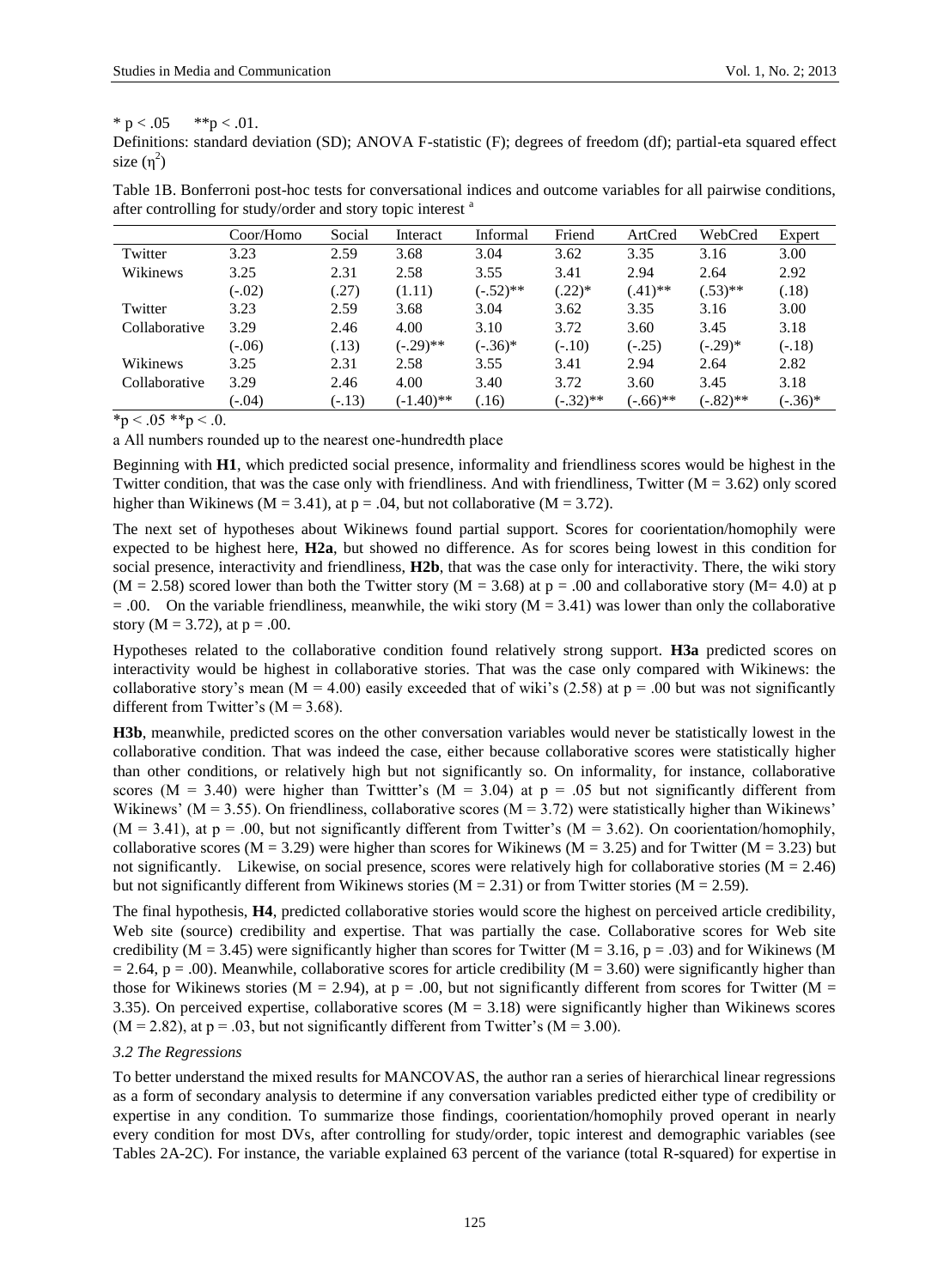collaborative stories. Also a powerful predictor in most models was interactivity, alone explaining 42 percent of the variance for expertise in the Twitter condition.

Further, in combination, coorientation/homophily and interactivity explained 34 percent of the variance of article credibility in that same condition. Informality and friendliness, meanwhile, sometimes worked against credibility and expertise in various conditions, as indicated by negative betas. Indeed, the lack of formality in combination with coorientation/homophily and interactivity accounted for 60 percent of the variance for expertise in the wiki condition.

Table 2A. Hierarchical Linear Regressions for twittered stories: Impact of conversation variables in standardized betas on dependent variables, after controlling for study/order, story topic interest and demographic variables

| <b>Blocks of Independent Variables</b> |                        | <b>Article Credibility</b> | <b>Website Credibility</b> | Expertise |
|----------------------------------------|------------------------|----------------------------|----------------------------|-----------|
| Control $(1)$                          | Study/Order            | .10                        | .07                        | .20       |
| Control $(2)$                          | Topic interest         | $-.22$                     | $-.07$                     | $-.06$    |
| Demographics                           | Age                    | $-.02$                     | $-.24$                     | .02       |
|                                        | Gender                 | .01                        | $-.09$                     | $-.03$    |
|                                        | Ethnicity              | .05                        | $-.34$                     | .18       |
|                                        | Native USA             | $-.31$                     | .39                        | .14       |
| <b>Conversation Variables</b>          | Coorient/Homophily     | $.51**$                    | $.49**$                    | .17       |
|                                        | <b>Social Presence</b> | .05                        | $-.03$                     | .03       |
|                                        | Interactivity          | $.28**$                    | $.25*$                     | $.25*$    |
|                                        | Informality            | $-.01$                     | $-.34**$                   | .00       |
|                                        | <b>Friendliness</b>    | $-.19$                     | .06                        | .11       |
| Total R-squared                        |                        | .34                        | .49                        | .42       |
| <b>Adjusted R-squared</b>              |                        | .20                        | .37                        | .29       |

 $*p<.05**p<.01$ .

Table 2B. Hierarchical Linear Regressions for wiki stories: Impact of conversation variables in standardized betas on dependent variables, after controlling for study/order, story topic interest and demographic variables

| <b>Blocks of Independent Variables</b> |                        | <b>Article Credibility</b> | <b>Website Credibility</b> | Expertise |
|----------------------------------------|------------------------|----------------------------|----------------------------|-----------|
| Control $(1)$                          | Study/Order            | $-.13$                     | $-.06$                     | .15       |
| Control $(2)$                          | Topic interest         | $-.28*$                    | $-.24*$                    | .00       |
| Demographics                           | Age                    | .01                        | $-.02$                     | $-.01$    |
|                                        | Gender                 | $-.14$                     | $-.08$                     | $-.09$    |
|                                        | Ethnicity              | .26                        | .29                        | $-.08$    |
|                                        | Native USA             | $-.04$                     | $-.07$                     | .22       |
| <b>Conversation Variables</b>          | Coorient/Homophily     | $.37**$                    | $.39**$                    | $.36**$   |
|                                        | <b>Social Presence</b> | .06                        | .05                        | .08       |
|                                        | Interactivity          | $.46**$                    | $.45**$                    | $.41**$   |
|                                        | Informality            | $-.14$                     | $-.17$                     | $-.39**$  |
|                                        | Friendliness           | .08                        | .02                        | $-.02$    |
| Total R-squared                        |                        | .50                        | .48                        | .60       |
| Adjusted R-squared                     |                        | .39                        | .37                        | .51       |

 $*_{p < .05**p < .01.}$ 

Table 2C. Hierarchical Linear Regressions for collaborative stories: Impact of conversation variables in standardized betas on dependent, after controlling for study/order, story topic interest and demographic variables

| <b>Blocks of Independent Variables</b> |                        | Article Credibility | Website Credibility | Expertise |
|----------------------------------------|------------------------|---------------------|---------------------|-----------|
| Control $(1)$                          | Study/Order            | $-.01$              | $-.03$              | $-.10$    |
| Control $(2)$                          | Topic interest         | $-.01$              | .14                 | .01       |
| Demographics                           | Age                    | .13                 | $-.06$              | $-.14$    |
|                                        | Gender                 | $-.01$              | $-.07$              | $-.11$    |
|                                        | Ethnicity              | .23                 | .27                 | .26       |
|                                        | Native USA             | $-.36$              | $-.15$              | $-.02$    |
| <b>Conversation Variables</b>          | Coorient/Homophily     | .21                 | .25                 | $.38**$   |
|                                        | <b>Social Presence</b> | .18                 | .06                 | .06       |
|                                        | Interactivity          | .07                 | .10                 | .07       |
|                                        | Informality            | $-.22$              | $-.01$              | $-.22$    |
|                                        | <b>Friendliness</b>    | $-.18$              | $-.30*$             | .11       |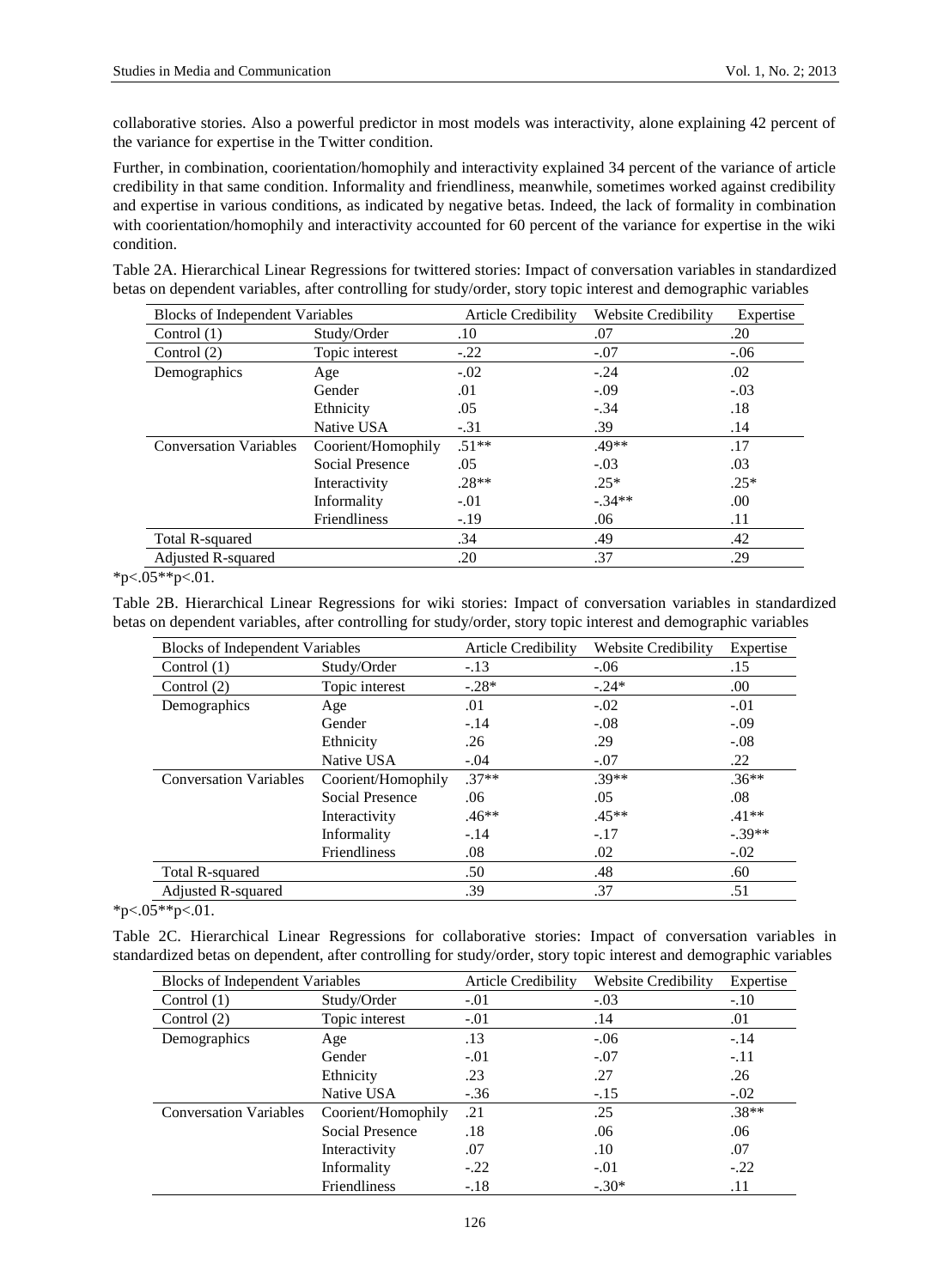| --<br>`ota<br>$\mathbf{v}$<br>. | $\ddotsc$ | n,<br>$\sim$ | ٠ν.           |
|---------------------------------|-----------|--------------|---------------|
| $\cdot$<br>Au<br>uu             | $-1$      | .            | $\sim$<br>ر ب |

 $*p<.05**p<.01$ .

# **4. Discussion**

This exploratory study sought to understand whether news audiences differentiate conversational features in certain stories, as proposed in a new measurement model, and even view some texts as more credible or expert. Results were mixed, with most hypotheses only partially supported. Findings suggest audiences do pick up on certain features of conversation in different texts, as evidenced by partial or complete support for **H1**, **H2b**, **H3a/b** and **H4**, though not always in a predictable manner. That unpredictability may be because of the newness of the measurement model and exploratory nature of this experiment. But it also may be because of the complexity of the phenomenon in the audience experience.

Some of the strongest findings related to the collaborative texts, which somewhat balance qualities of traditional and conversational journalism. There, readers responded moderately to each of the conversation features in the model, as predicted in **H3b**, but also in some cases viewed such stories as more credible than other types, or **H4**. Those collaborative stories, unlike the wiki stories, clearly were written by professional mainstream journalists whom participants may be accustomed to reading. But the collaborative texts, unlike many traditional stories, carry a preponderance of quotations from everyday people rather than public officials, stress real-people anecdotes and essentially are told from the perspective of readers.

Also, more than the wiki and Twitter stories, collaborative stories clearly and explicitly told readers both in editor's notes and within texts how *much* the professional journalist went out of her way to connect with everyday people to tell a story. Showing, rather than telling, readers that a journalist connected with everyday people is important, as relatively high scores for the Twitter condition suggest. But telling, and even over-emphasizing, it to readers appears even more influential, as collaborative scores would indicate. News organizations would be wise to consider these results.

Among the more surprising findings, though, were scores for coorientation/homophily, or perceived similarity. Even when Wikinews exclaimed to readers it was written by everyday people just like them, and not standoffish professionals as some might describe, readers still did not perceive themselves as similar to the writers, showing no support for **H2a**. What is more, readers gave those wiki stories the lowest scores for credibility and expertise as revealed in MANCOVAs, perhaps the clearest evidence that readers trust journalism by professionals, despite research that suggests mainstream journalists are losing public trust (Pew, 2012).

Findings also suggest that social presence might work best with the help of video. In this study"s written texts, readers did not perceive the humanness of the journalist, no matter how hard the words tried to convey it. In contrast, participants in Experiment 1 did respond when videos of journalists accompanied texts. The results echo findings in Newhagen and Nass" (1988) seminal study on perceived differences of TV and newspaper credibility. News consumers do indeed respond well to a human presence in the news, but seeing the journalist in video might matter most.

Less clear from this study is how other conversational features operate in different news stories. Though this study predicted readers would view the Twitter condition as most informal, particularly in light of the casual exchange shown between the journalist and citizens on Twitter, or **H1**, readers responded more to the essay-like prose of Wikinews. The language there was far from crisp and somewhat colloquial compared with professional news stories, and that apparently made a strong impression.

Also of interest are scores on friendliness. Again, this study intended the depiction of a quick, casual exchange on Twitter between a journalist and citizens to best show openness and friendliness, also **H1**. But readers responded more to the collaborative stories, which told them in several ways that the journalist had reached out to numerous citizens, in effect opened up to them, in her reporting. Telling readers the extent to which the journalist reached out, then, appeared crucial.

Regressions helped clarify how conversational features work toward credibility and expertise, but the analyses also complicate the situation somewhat. Most intriguing is coorientation/homophily"s role as a key predictor in almost every story condition and yet the variable"s weak showing in MANCOVAs. In other words, though coorientation/homophily predicted credibility and expertise in most cases, participants did not perceive significant differences on the variable among story types. This requires fleshing out in future experimental tests.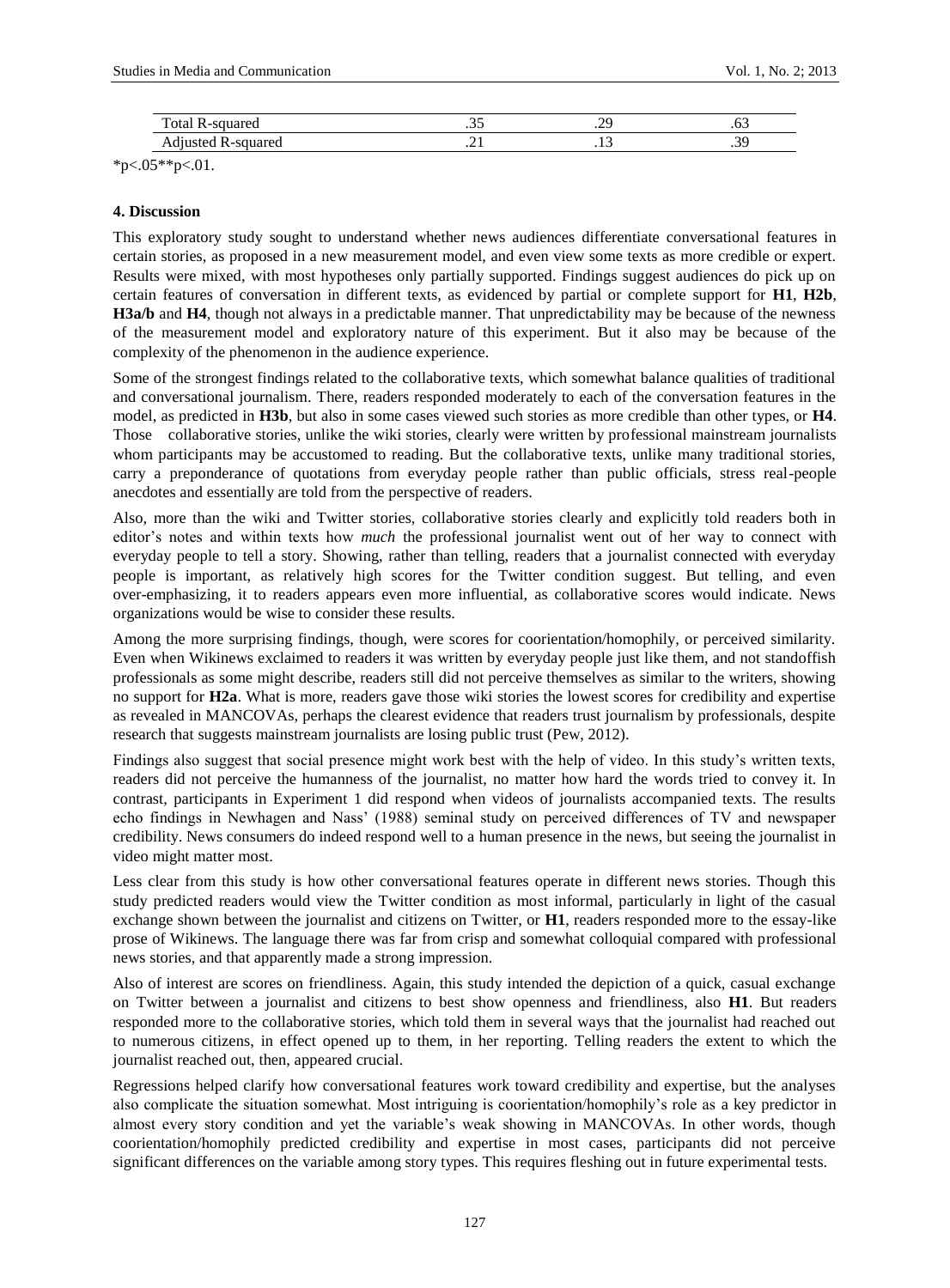The conversation variables informality and friendliness, meanwhile, proved somewhat problematic in the measurement model, most clearly with Wikinews. Readers perceived that story type as the *most* informal of all conditions, as MANCOVAs revealed, but also the least expert. Informality also worked against Web site credibility in the Twitter condition, meaning the more casual the journalist appeared to be, the less credible readers found the organization behind her, perhaps as though the organization failed to properly train her. Similarly, the journalist"s perceived friendly openness in collaborative stories hurt Web site credibility in that condition.

From a practical standpoint, the findings in sum suggest journalists should tread carefully when inviting everyday citizens into news processes. Journalism-as-a-conversation appears to be a powerful, multidimensional phenomenon in the audience experience but far from monolithic and somewhat difficult to predict. Explicitly telling audiences how and why citizens informed coverage seems key, and possibly so does the use of video to help convey journalists' humanness. In addition, if audiences are looking to coorient with journalists around news by finding intellectual and demographics similarities, then newsrooms ought to consider posting short biographies and videos of each journalist on their websites. This gives audiences a deeper sense of who the journalists behind the news are. Finally, journalists should take care not to come across in stories as overly friendly or casual with citizens, at least if audience trust is a goal.

None of the findings is definitive, though, without more research. Most urgently needed are additional experiments that tease apart just how much informality and friendliness is acceptable, if any, in various types of conversational stories. The issue may simply be a matter of degree, or that these features do not belong in the measurement model. Also, while experiments allow for generalizing to theory based on variable relationships (Shapiro, 2002), even with student convenience samples (Lang, 1996), such studies cannot be generalized to human populations. That is a key goal of surveys. Future research, then, should test conversation initiatives in real newsrooms, perhaps with an eye on features explored in this study"s model. Minnesota Public Radio/American Public Media"s Public Insight Network initiative, where according to its site an electronic network of some 200,000 citizen sources offer their experiences and expertise to journalists, represents an advanced, longstanding conversational news effort worthy of such study.

## **Acknowledgements**

The author thanks Dr. Esther Thorson of Missouri School of Journalism for help in building the conversation model and the editor and reviewers of this article for their thoughtful critiques.

## **References**

- Althen, G. (1992). The Americans have to say everything. *Communication Quarterly, 40*(4), 413-421. http://dx.doi.org/10.1080/01463379209369859
- Anderson, R., Dardenne, R., & Killenberg, G. (1996). *The conversation of journalism: Communication, community, and news*. Westport, CONN: Prager.
- Briggs, M. (2010). *Journalism next*. Washington, D. C.: CQ Press.
- Carey, J. W. (1992). The press and the public discourse. *Kettering Review* (winter), 9-22.
- Chung, D. (2008). Interactive features of online newspapers: Identifying patterns and predicting use of engaged readers. *Journal of Computer-Mediated Communication*, *13*, 658-679. http://dx.doi.org/10.1111/j.1083-6101.2008.00414.x
- Domingo, D., Quandt, T., Heinonen, A., Paulussen, S., Singer, J., & Vujnovic, M. (2008). Participatory journalism practices in the media and beyond: An international comparative study of initiatives in online newspapers. *Journalism Practice, 2*(3), 326-342. http://dx.doi.org/10.1111/j.1083-6101.2008.00415.x
- Garko, M. G. (1992). Persuading subordinates who communicate in attractive and unattractive styles. *Management Communication Quarterly, 5*(3), 289-315. http://dx.doi.org/10.1177/0893318992005003002
- Gaziano, C., & McGrath, K. (1986). Measuring the concept of credibility. *Journalism Quarterly, 63*, 451-462. http://dx.doi.org/10.1177/107769908606300301
- Gillmor, D. (2006). *We the media: Grassroots journalism by the people, for the people*. Sebastopol, CA: O'Reilly Media.
- Gunawardena, C. N. (1995). Social presence theory and implications for interaction and collaborative learning in computer conferences. *International Journal of Educational Telecommunications, 1*(2/3), 147-166.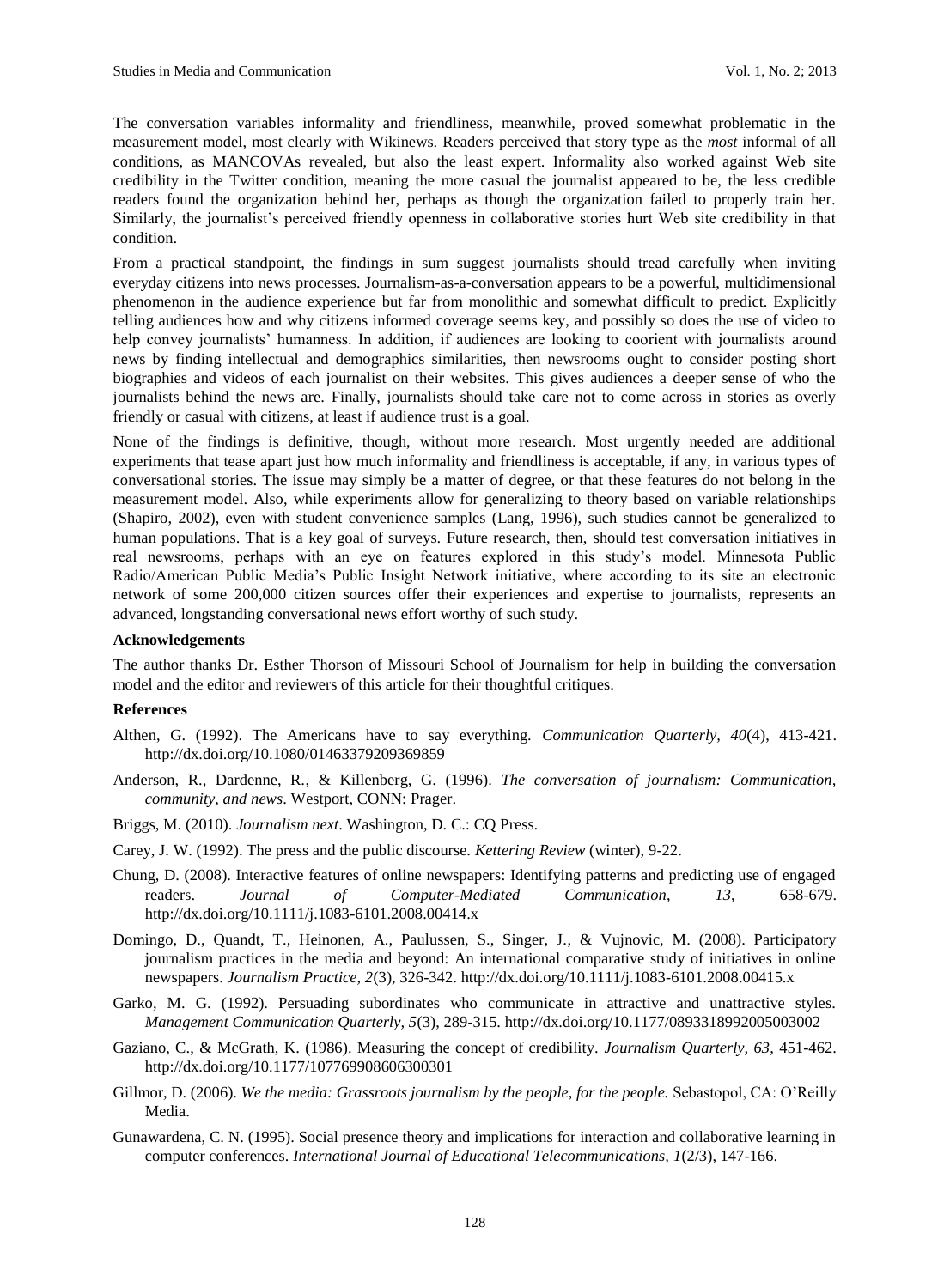- Hamman, B. (2006). Two voices: Social presence, participation, and credibility in online news. Unpublished master"s thesis, University of Missouri-Columbia, Columbia, MO.
- Hermida, A. (2010). Twittering the news: The emergence of ambient journalism. *Journalism Practice, 4*(3), 297-308. http://dx.doi.org/10.1080/17512781003640703
- Hermida, A., Lewis, S., & Zamith, R. (2012). Sourcing the Arab Spring: A case study of Andy Carvin"s sources during the Tunisian and Egyptian Revolutions. Paper presented at the annual International Symposium on Online Journalism conference, Austin, Texas.
- Hovland, C. I., Janis, I. L., & Kelley, H. H. (1953). *Communication and persuasion*. New Haven: Yale University Press.
- Java, A., Song, X., Finin, T., & Tseng, B. (2007). Why we Twitter: Understanding microblogging usage and communities. Paper submitted to proceedings of the Joint Ninth WEBKDD and First SNA-KDD Workshop 2007, Baltimore, August.
- Kunelius, R. (2001). Conversation: A metaphor and a method for better journalism? *Journalism Studies, 2*(1), 31-54. http://dx.doi.org/10.1080/14616700120021793
- Lang, A. (1996). The logic of using inferential statistics with experimental data from nonprobability samples: Inspired by Cooper, Dupagne, Potter, and Sparks. *Journal of Broadcasting and Electronic Media, 40*, 422-430.
- Marchionni, D. (2013). Journalism-as-a-conversation: A concept explication. *Communication Theory*, *23*(2), 131-147.
- Marchionni, D. (2013). Journalism-as-a-conversation: An experimental test of socio-psychological/technological dimensions in journalist-citizen collaboration. In press *Journalism: Theory, Practice and Criticism.*
- McCroskey, J. C., Richmond, V. P., & Daly, J. A. (1975). The development of a measure of perceived homophily in interpersonal communication. *Human Communication Research*, *1*, 323-332.
- Meyer, H., Marchionni, D. & Thorson, E. (2010). The journalist behind the news: Credibility of straight, collaborative, opinionated and blogged "news." *American Behavioral Scientist*, *54*(2), 100-119. http://dx.doi.org/10.1177/0002764210376313
- Newhagen, J., & Nass, C. (1988). Differential criteria for evaluating credibility of newspapers and TV news. *Journalism Quarterly*, 65, 567-588. http://dx.doi.org/10.1177/107769908906600202
- Norton, R., & Pettigrew, L. (1977). Communicator style as an effect determinant in attraction. *Communication Research*, *4*, 257-282. http://dx.doi.org/10.1177/009365027700400302
- Perloff, R. (2003). *The dynamics of persuasion: Communication and attitudes in the 21st Century*. Mahwah, NJ: Lawrence Erlbaum.
- Pew Research Center for the People and the Press. (2012). Further decline in credibility ratings for most news organizations. The contraction of the contraction of the contractions of the contractions of the contraction of the contraction of the contraction of the contraction of the contraction of the contraction of the contraction [http://www.people-press.org/2012/08/16/further-decline-in-credibility-ratings-for-most-news organizations/](http://www.people-press.org/2012/08/16/further-decline-in-credibility-ratings-for-most-news%20organizations/)
- Rafaeli, S. (1988). Interactivity: From new media to communication. In R. P. Hawkins, J. M. Wiemann & S. Pingree (Eds*.) Advancing communication science: Merging mass and interpersonal process* (pp. 110-134). Newbury Park, CA: Sage.
- Reeves, B., & Nass, C. (1996). *The media equation: How people treat computers, television, and new media like real people and places*. Cambridge: Cambridge University Press.
- Rosen, J. (2006, June 27). The people formerly known as the audience [Web log post]. Retrieved from http://archive.pressthink.org/2006/06/27/ppl\_frmr.html
- Rosenberry, J. (2005). Few papers use online techniques to improve public communication. *Newspaper Research Journal, 26*(4), 61-73.
- Schultz, T. (1999). Interactive options in online journalism: A content analysis of 100 U.S. newspapers. *Journal of Computer-Mediated Communication, 5*(1), 0-0. http://dx.doi.org/10.1111/j.1083-6101.1999.tb00331.x
- Shapiro, M. (2002). Generalizability in communication research. *Human Communication Research, 28*(4), 491-500.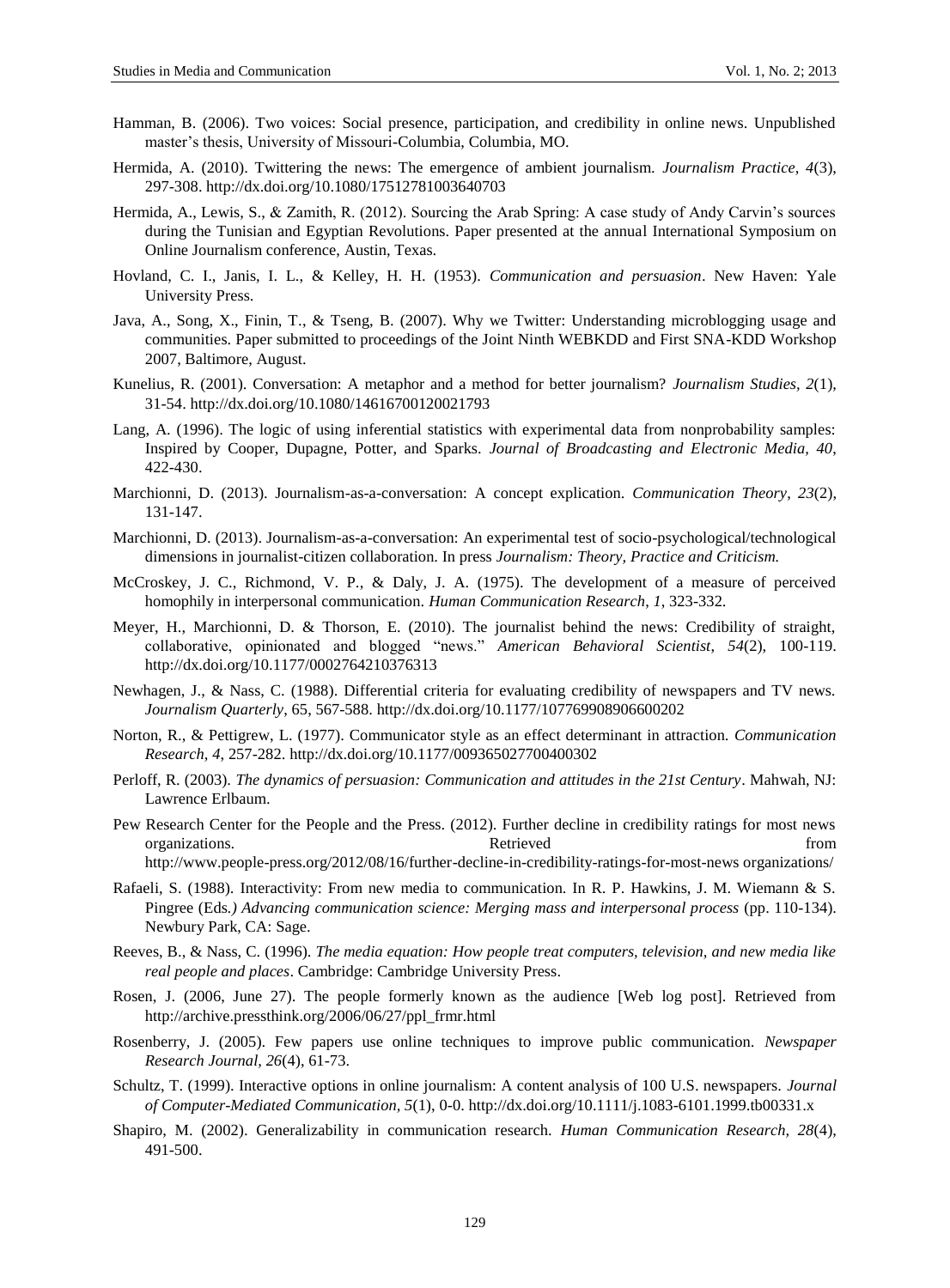- Singer, J., Hermida, A., Domingo, D., Heinonen, A., Paulussen, S., Quandt, T., Reich, Z., & Vujnovic, M. (2011). *Participatory journalism: Guarding open gates at online newspapers*. Chichester, England: John Wiley & Sons.
- Swan, K. (2002). Building learning communities in online courses: The importance of interaction. *Education, Communication & Information*, *2*(1), 23-49. http://dx.doi.org/10.1080/1463631022000005016

Tabachnick, B. G., & Fidell, L. S. (2007). *Using multivariate statistics*. Boston: Pearson, Allyn & Bacon.

- Tamborini, R., & Skalski, P. (2005). Vividness, social presence and persuasion: Reconsidering the influence of modality on attitude formation. Paper presented at the International Communication Association 2005 Annual Meeting, New York, NY.
- Thorson, E., & Duffy, M. (2006). *A needs-based theory of the revolution in news use and its implications for the newspaper business* (Tech. Rep.) Columbia, MO: University of Missouri-Columbia, Reynolds Journalism Institute at the School of Journalism.
- Wackman, D. B. (1973). Interpersonal communication and coorientation. *American Behavioral Scientist, 16*(4), 537-550. http://dx.doi.org/10.1177/000276427301600405

# **Attachment 1**

The following dependent variables measured how conversational participants found different story types, as well as how trustworthy and expert. Topic interest served as a control variable.

# **Conversation**

These six variables theoretically indexed conversation:

## *1. Coorientation (continuous)*

The scale to measure coorientation was based on conceptual definitions in the literature, particularly Wackman's (1973): "I felt like this reporter is a person kind of like me," "I understand the story"s issue in the same way the reporter does," "I see myself as quite different from this reporter," "I think this reporter has my interests at heart and "I would find it quite difficult to talk with this reporter on this issue."

## *2. Social presence (continuous)*

This variable was measured using a scale developed by Tamborini and Skalski (2005) and adapted to the current study to apply to a reader-reporter relationship: "I felt like I got to know the reporter," "At times, I felt like the reporter was in the room with me" and "I thought of the reporter while reading the article."

# *3. Homophily (continuous)*

This study relied on McCroskey, Richmond and Daly"s (1975) scale to measure homophily but adapted it for a five-point instrument. The questions asked the subject to indicate his or her feelings about the story writer on the following eight issues: "This reporter doesn't think like me," "This reporter is from a social class similar to mine," "This reporter behaves like me," "This reporter is of an economic situation different from mine," "This reporter is similar to me," "This reporter's status is like mine," "This reporter is unlike me" and "This reporter's background is different from mine."

## *4. Interactivity (continuous)*

A scale was developed for this study with items based on Rafaeli"s (1988) conceptual definition of interactivity as an iterative process. "There wasn"t much interaction between the reporter and ordinary-people sources in the story," "This reporter seems to have engaged ordinary people to get the story" and "This story resulted from interactions between the journalist and ordinary people."

## *5. Friendliness* (continuous)

A scale was developed for this study based on items in the literature, particularly Garko"s (1992): "This journalist seems friendly," "This journalist has an open attitude toward people," "This journalist seems like a people person" and "This journalist seems to have an unfavorable attitude toward people."

## *6. Informality* (continuous)

This scale also was derived for this study based on conceptual definitions in the literature, particularly Althen"s (1992): "The language of the story is informal," "The reporter is speaking casually" and "The language of the story sounds formal."